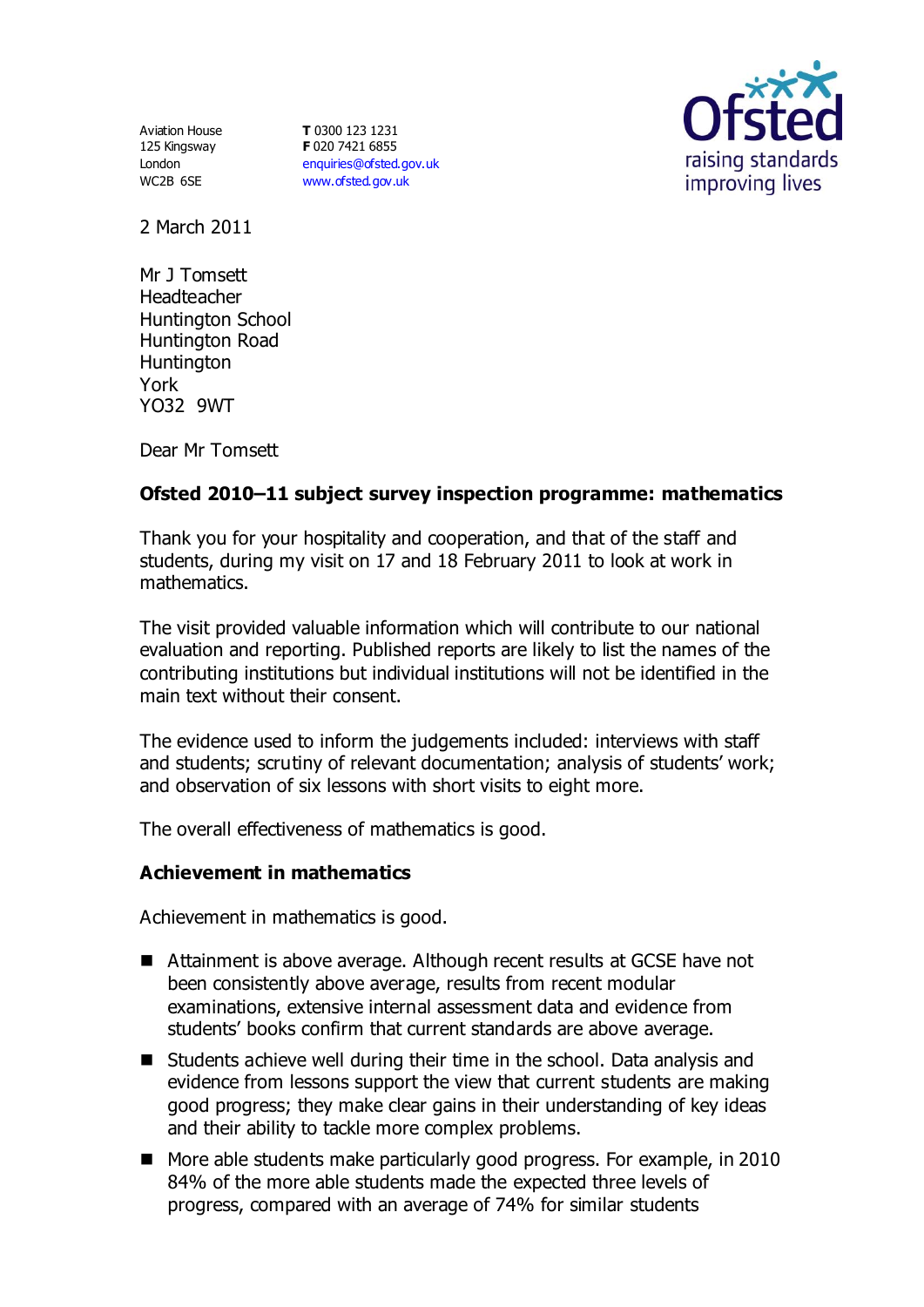nationally. Although in 2010, low ability girls made less progress than other groups, there is no consistent pattern of underachievement by any group.

- In the sixth form, attainment at A level is above average and students' achievement is good.
- Most students show good attitudes to learning. They show an interest in their work and are keen to improve.

### **Quality of teaching in mathematics**

The quality of teaching in mathematics is good.

- Teachers plan lessons that are structured well to build on prior knowledge, so that understanding builds steadily as new ideas are introduced. A variety of interesting tasks helps students to maintain their interest and promotes enjoyment of the subject.
- Most teaching has a suitable emphasis on developing students' understanding of key concepts, rather than simply practising techniques. However, on occasions, teachers introduce a result without giving sufficient justification or proof and this has a negative impact on the confidence of some students.
- While teachers make good and extensive use of information and communication technology to present and illustrate mathematical ideas, students have only limited opportunities to use it themselves in lessons.
- $\blacksquare$  The use of assessment is good overall and students are beginning to take a more active role in assessing their own progress. Teachers' comments in exercise books help students to understand where they have gone wrong and how they can improve. However, on some occasions, teachers miss opportunities to develop students' literacy skills, for example in not responding to students' misspelling of key mathematical vocabulary.

#### **Quality of the curriculum in mathematics**

The quality of the curriculum in mathematics is good.

- The curriculum meets students' needs well. Almost all students enter the GCSE examination in Year 11, and in 2010, all those who entered gained certification at or above grade G.
- The scheme of work is well organised and contains useful links to additional resources. The range of topics and activities places suitable emphasis on developing students' skills in using and applying mathematics.
- $\blacksquare$  The department makes extensive provision for preparing students for their modular GCSE examinations, including reorganising teaching groups to accommodate the needs of those students due to re-sit modules. As a result, a significant proportion of students in Years 10 and 11 improve their grades.